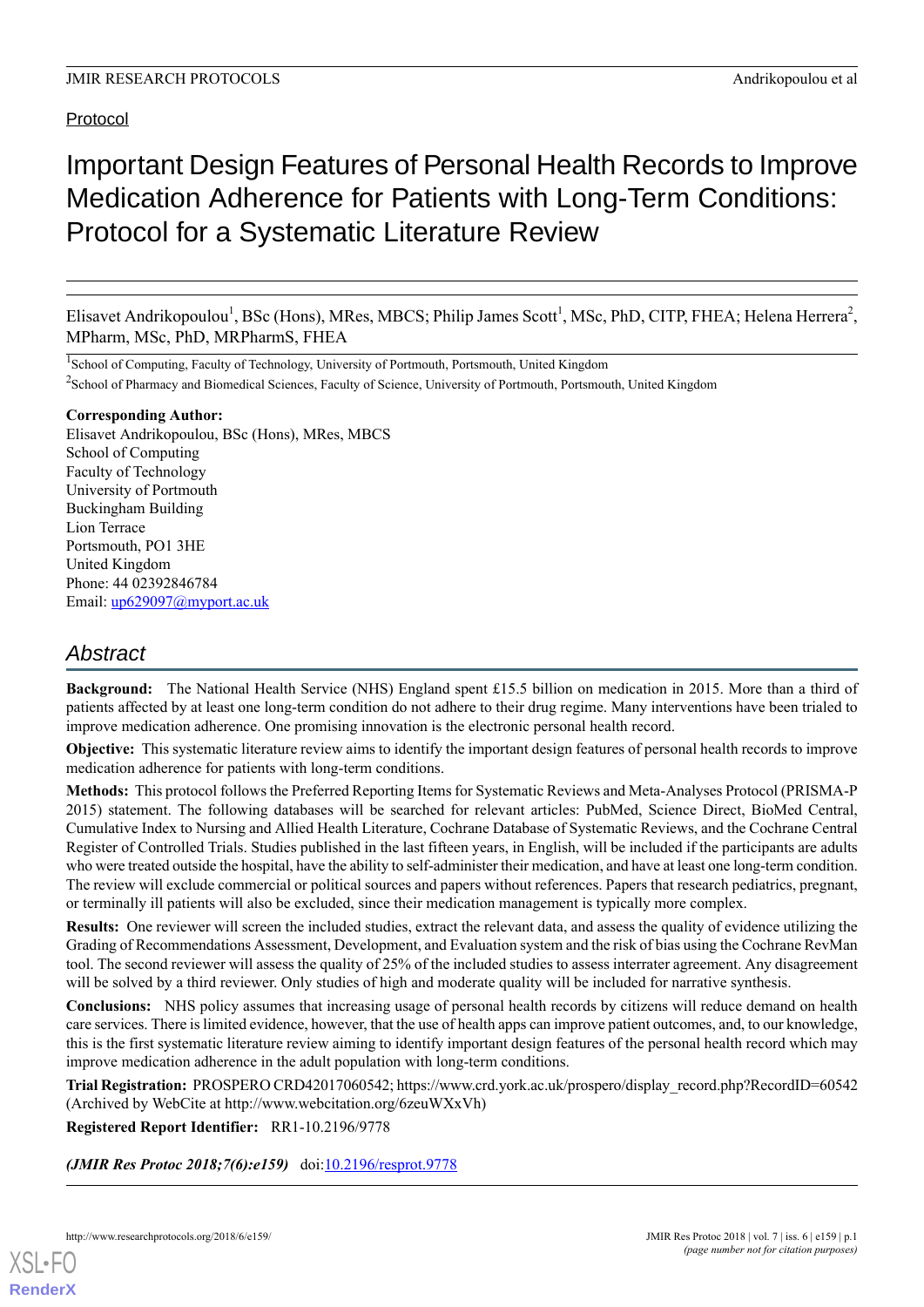## **KEYWORDS**

personal health records; medication adherence; chronic condition; comorbidities; drug regime; long-term conditions

# *Introduction*

The annual National Health Service (NHS) England spend on medication was £15.5 billion in 2015 and the volume of medication prescribed in by NHS England rises every year [[1-](#page-6-0)[3\]](#page-6-1). The World Health Organization (WHO) reported that the average medication adherence in patients with long-term conditions in developed countries is approximately 50% [[4\]](#page-6-2). According to the WHO, there is a need to acquire more data related to medication adherence from all age band subgroups [[4\]](#page-6-2). It is estimated that, in the UK, more than a third of patients with at least one long-term illness do not adhere to their medication regime [[5\]](#page-6-3). Medication nonadherence is associated with higher number of hospitalizations, adverse drug reactions, nursing home admissions, and an increase in health care and social costs  $[6]$  $[6]$ .

A number of systems are currently employed to use information and communication technologies (ICT) to store, manage, and employ health and medical information. The use of ICT for NHS health care policy was made clear in the 2002 report, *Securing Our Future Health: Taking a Long-Term View* [[7\]](#page-6-5), even though patients' electronic access to their health records had already been planned in *The NHS Plan 2000* [[8\]](#page-6-6). Following that, the NHS developed the Summary Care Record and HealthSpace programs to explore the development and application of shared electronic health records (EHRs) and personal health records (PHRs) [\[9](#page-6-7)]. The NHS Future Forum highlights the importance of patient access to their online GP health records to assist in the development of a self-care and self-management culture [\[10](#page-6-8)].

NHS policy documents and frameworks such as the *Personalised Health and Care 2020* (P2020) report [\[11\]](#page-6-9) and the *Five Year Forward View* [\[12](#page-6-10)] specify that the NHS needs to harness the power of technology. The aim is to enable patients to make correct choices and to support clinicians by providing access to all necessary data and assisting the clinicians to make the most of technology available and these data. The P2020 claims that unless the gap between care and technology closes, patients may experience "unnecessary levels of preventable ill health" [[11\]](#page-6-9). It also provides evidence of the growing demand for technology in England, as evidenced by the fact that 59% of all UK citizens have a smartphone. It also compares the health care sector to other safety-critical industries and it argues that digital tools and technologies, such as mobile apps, improve self-management of patients' health [[11](#page-6-9)].

There are four main terms in general use for structured health care information systems, namely electronic medical records (EMRs), electronic patient records (EPRs), EHRs, and PHRs [[13\]](#page-7-0). Although there have been attempts to differentiate the definitions of EMR, EPR, and EHR [\[14](#page-7-1)-[16\]](#page-7-2), in practice, these terms lack precision and are often used interchangeably [[13\]](#page-7-0). We have adopted the term "EHR" in this protocol. The definition of a generic EHR is "a repository of information regarding the

http://www.researchprotocols.org/2018/6/e159/ JMIR Res Protoc 2018 | vol. 7 | iss. 6 | e159 | p.2

health status of a subject of care, in computer processable form" [[13,](#page-7-0)[17\]](#page-7-3).

There are multiple definitions of a PHR. Generally, the term "PHR" emerged from "EHR" and can be defined as "health records related to patient care that are controlled by the patient" [[18\]](#page-7-4). Although there are paper based PHRs, in this protocol we refer to PHRs that are electronic and accessible via mobile devices [\[18](#page-7-4)].

Based on the PHR definitions provided by Cruickshank [[9\]](#page-6-7), Paton [[19\]](#page-7-5), Rohers [\[18](#page-7-4)], and Archer [[20\]](#page-7-6), we identified the common denominators and the following PHR definition is used throughout this protocol and the systematic literature review:

*PHRs are online systems that include collections of patients' health care and medical data, which utilize health informatics standards to enable patients to share, organize, and manage these data according to their own views. [\[21](#page-7-7)]*

This definition is agnostic to the type of PHR, which can be defined as tethered  $[16,20,22]$  $[16,20,22]$  $[16,20,22]$  $[16,20,22]$  $[16,20,22]$  or standalone  $[18,20]$  $[18,20]$  $[18,20]$ . A tethered (tied) PHR includes features that are not patient-controlled; thus, it can be connected to the data source, including the cloud and institutional EHRs [[16,](#page-7-2)[18](#page-7-4),[20\]](#page-7-6). Untethered or standalone PHRs' main feature is that the patient-user is the only one permitted to enter, maintain, and self-manage data related to their own health conditions [\[20](#page-7-6),[23\]](#page-7-9). Based on the above definition, this review will also include studies that use copies of personal health data on storage devices, such as smart cards and USB sticks. [Figure 1](#page-2-0) illustrates how the EHR and PHR differ for health care and medical records.

PHRs are typically important for patients that are suffering from chronic conditions, whom gain the most value from the PHR and have a higher adoption rate for PHR use [[20](#page-7-6)[,24](#page-7-10)-[26\]](#page-7-11). Some PHR characteristics, as derived by the literature [[20](#page-7-6)[,24](#page-7-10)-[26\]](#page-7-11), are summarized in [Table 1.](#page-2-1)

The adoption of PHRs is global, for example, PHRs are expected to be adopted by 75% of patients in the USA by 2020 [[27\]](#page-7-12). In Australia, a national tethered PHR system has been launched [[28\]](#page-7-13) and in Canada and Denmark there are health centers which offer PHRs to their patients [\[9](#page-6-7)]. Furthermore, the NHS England is working toward a greater adoption of PHRs [[11](#page-6-9),[12,](#page-6-10)[29\]](#page-7-14). There is a growing focus on the adoption of PHRs worldwide because, in addition to geographically targeting the major economies such as the USA and UK, studies have also been conducted in middle- and low-income countries to evaluate, improve, and quantify the benefits of PHR use in global health [[9](#page-6-7)[,30](#page-7-15)-[35\]](#page-8-0).

The scope of this review is global and there are no geographical restrictions on this study. The use of PHRs not only varies between different groups of patients, but it also varies among studies [[36\]](#page-8-1). Patients that have a long-term condition or an illness that requires recurrent care are more likely to use a PHR than patients who claim to be in good health [\[37](#page-8-2)]. The adoption of PHRs worldwide started around 2003 [[9](#page-6-7)], so all the evidence is recent, and this remains an immature and rapidly developing

 $XSI - F($ **[RenderX](http://www.renderx.com/)**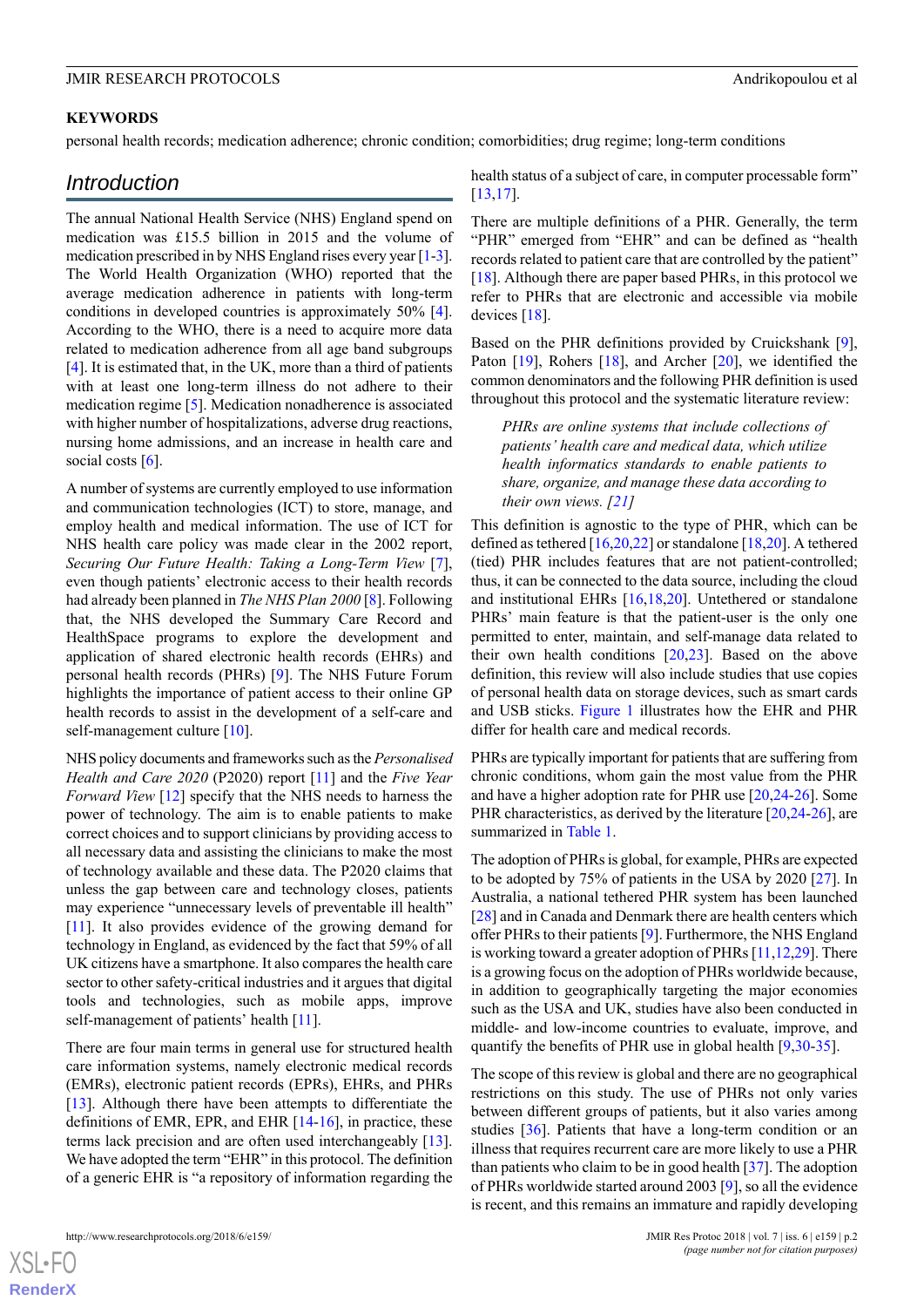field. Illustrating this, early in 2011 Google decided to terminate their PHR product (Google Health) due to its low impact and adoption rate [[9](#page-6-7)[,38](#page-8-3)].

<span id="page-2-0"></span>**Figure 1.** Description of the differences and concepts between electronic health records (EHRs) and personal health records (PHRs) [15,18]. GP: general practitioner.



<span id="page-2-1"></span>**Table 1.** Summary of personal health record (PHR) characteristics as derived by the literature [[20](#page-7-6)[,24-](#page-7-10)[26](#page-7-11)].

| PHR Characteristic             | Examples                                                                               |
|--------------------------------|----------------------------------------------------------------------------------------|
| Administrative                 | Booking appointments, paying bills                                                     |
| Clinical features              | View lab test results, view prescriptions, add medical history                         |
| Online access                  | May provide access to electronic health record data                                    |
| Managed by patient             | The patient's data are controlled by patient                                           |
| Data repository                | Organizing health information, documenting symptoms, documenting<br>medication dosages |
| Improves communications        | Between patients and/or patient-doctor                                                 |
| Personalization                | Provides individualized and tailored clinical information to patients                  |
| Medication adherence reminders | Might be alarms or text messages etc.                                                  |

NHS England engaged in a "landscape review" in 2015 to identify how local NHS organizations and commercial companies are using PHRs [\[39](#page-8-4)]. Most research and quality of life and care schemes that the NHS is currently referencing have been published after 2011 [\[11](#page-6-9),[36,](#page-8-1)[40](#page-8-5),[41\]](#page-8-6). This context has informed our selection of a suitable date range for the literature searches.

There are many claimed benefits of PHRs, such as (1) the ability of PHRs to improve patient outcomes, (2) decrease in care costs, (3) to give patients the ability to self-manage their health, (4) an increase access to care especially in remote areas, (5) empowerment of patients, and (6) to improve medication adherence [[18-](#page-7-4)[20](#page-7-6),[24-](#page-7-10)[26](#page-7-11)[,36](#page-8-1),[42,](#page-8-7)[43\]](#page-8-8).

Medication adherence can be defined as "the extent to which a person's behavior towards their medication intake, corresponds with agreed recommendations from a health care provider" [\[44](#page-8-9)]. Medication adherence is the preferred terminology, but some sources still use the word "compliance," which many consider to be dated as it is a more restrictive term and less patient centered [[45\]](#page-8-10). The ABC taxonomy [[46\]](#page-8-11) was selected as the conceptual framework for medication adherence in this study since it is well cited, it includes the time dimension, and it is considered more comprehensive than the WHO five interacting dimensions that affect adherence [[44\]](#page-8-9). The ABC taxonomy states that there are three components to medication adherence: initiation (the time until the first dose has been taken), implementation (the extent to which a patient's dosage consumption corresponds to the prescribed dose regimen) and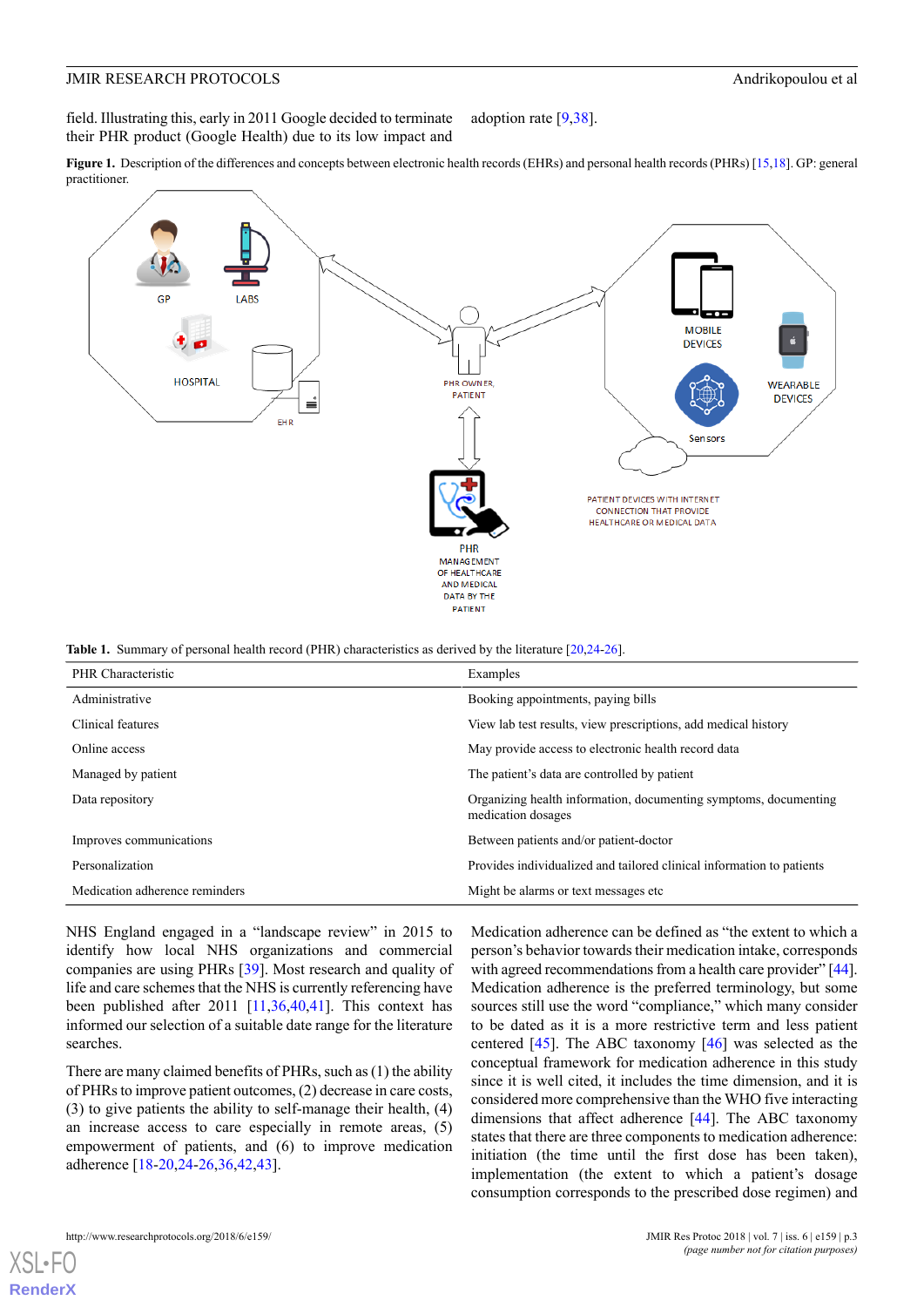discontinuation (stop taking the medication) [\[46](#page-8-11)]. Medication adherence and persistence are closely related and often persistence is incorporated in the notion of adherence [\[46](#page-8-11),[47\]](#page-8-12). Medication persistence can be defined as the extent to which patients adhere over time [\[45](#page-8-10)], in other words it is the time between the medication initiation until the medication discontinuation [[46\]](#page-8-11). According to some authors, medication compliance and medication adherence are synonymous [[46\]](#page-8-11), with the latter not only to be introduced as a less aggressive term to describe the same phenomena but also to provide the patient with a sense of self-control and self-management of their treatment [\[48](#page-8-13)[,49](#page-8-14)]. Concordance is another important term related to adherence to prescribed medication, which reflects the need to reach an agreement between a patient and the prescriber by which health beliefs are accounted for. A concordant consultation would be expected to lead to enhanced adherence to medication, as the prescribing process would involve the patient in the clinical decision making [[48\]](#page-8-13).

Some studies indicate that polypharmacy has a negative effect on medication adherence [[44,](#page-8-9)[50](#page-8-15),[51\]](#page-8-16). Polypharmacy is defined as the parallel use of multiple medications by one patient, for complex or multiple conditions [[52-](#page-8-17)[54](#page-8-18)]. Polypharmacy can signify "the prescribing of either many drugs (appropriately)" or "too many drugs (inappropriately)" [\[55](#page-8-19)]. Our focus extends to either use of polypharmacy, since the impact of PHRs on either polypharmacy or simple prescribing is unknown.

<span id="page-3-0"></span>Medication adherence is a well-known challenge in health care [[44](#page-8-9)[,56](#page-8-20)-[58\]](#page-8-21), and is related to a large number of factors such as side effects [[59\]](#page-8-22), forgetfulness [\[57](#page-8-23)], or effective self-management and is affected by psychological factors and beliefs [[60\]](#page-9-0). Although a number of strategies and interventions have been identified to assist patients' medication adherence [[58](#page-8-21)[,61](#page-9-1)], they have had limited success.

NHS policy assumes that increasing the usage of health apps by citizens will reduce demand on health care services.

However, the quality of the literature about the use of health apps to improve patient outcomes is often questionable [[62\]](#page-9-2).

## **Aim and Objectives**

The aim of this systematic review is to identify important design features of the electronic PHR that may improve medication adherence in the adult population with long-term conditions.

### *Primary Objective*

The primary objective of this systematic review is to identify the important design features of the electronic PHR which may improve medication adherence in the adult population with long-term conditions.

#### *Secondary Objectives*

- Identify the PHR design features that improve medication adherence in the cases of:
	- Polypharmacy;
	- Specific long-term condition groups;
- Identify if there is a correlation between participants' demographic characteristics, their usage of PHRs, and their medication adherence;
- Explore how implementation factors affect the outcomes.

# *Methods*

This protocol complies with the requirement of the Preferred Reporting Items for Systematic Reviews and Meta-analyses Protocol (PRISMA-P 2015) including the PICOS elements (participants, interventions, comparators, outcomes and study design) highlighted in [Table 2](#page-3-0) [\[63](#page-9-3)].

**Table 2.** Summary of the PICOS elements (participants, interventions, comparators, outcomes and study design) included and excluded in the systematic review.

| Variable                | Inclusion criteria                                                                                                                                                                                                                                                          | Exclusion criteria                                                                                                                                                                                                                                                                                                                                                |
|-------------------------|-----------------------------------------------------------------------------------------------------------------------------------------------------------------------------------------------------------------------------------------------------------------------------|-------------------------------------------------------------------------------------------------------------------------------------------------------------------------------------------------------------------------------------------------------------------------------------------------------------------------------------------------------------------|
| Participants            | <b>Humans</b><br>$\bullet$<br>Adults with at least one long-term condition<br>Patients that can self-administer their medication<br>Patients that are able to communicate freely and able to self-<br>manage their medication<br>Patients treated outside the hospital only | Animals<br>Pregnant, cancer, or terminally ill patients<br>Adults with medically serious problems that are not classified<br>as long-term conditions<br>Patients that require assistance with taking their medication<br>$\bullet$<br>Patients unable to communicate or unable to self-manage their<br>medication.<br>Inpatients or patients living in care homes |
| Intervention            | Interventions of any type, intensity and frequency, that aim to in-<br>vestigate the effect of electronic PHRs <sup>a</sup> in medication adherence,<br>concordance, compliance or persistence.                                                                             | $N/A^b$                                                                                                                                                                                                                                                                                                                                                           |
| Comparators             | N/A                                                                                                                                                                                                                                                                         | N/A                                                                                                                                                                                                                                                                                                                                                               |
| Outcome                 | Any outcome related to the effect of electronic PHRs in medication N/A<br>adherence, concordance, compliance or persistence                                                                                                                                                 |                                                                                                                                                                                                                                                                                                                                                                   |
| Study design<br>or type | Studies or literature reviews published in the last fifteen years,<br>without any geographical restriction                                                                                                                                                                  | Abstract-only reports without any references, commercial studies,<br>party political statements, general discussion papers, magazine or<br>newspaper articles, withdrawn abstracts or articles, protocols of<br>reviews                                                                                                                                           |

<sup>a</sup>PHR: personal health record.

 $b$ N/A: not applicable.

[XSL](http://www.w3.org/Style/XSL)•FO **[RenderX](http://www.renderx.com/)**

http://www.researchprotocols.org/2018/6/e159/ JMIR Res Protoc 2018 | vol. 7 | iss. 6 | e159 | p.4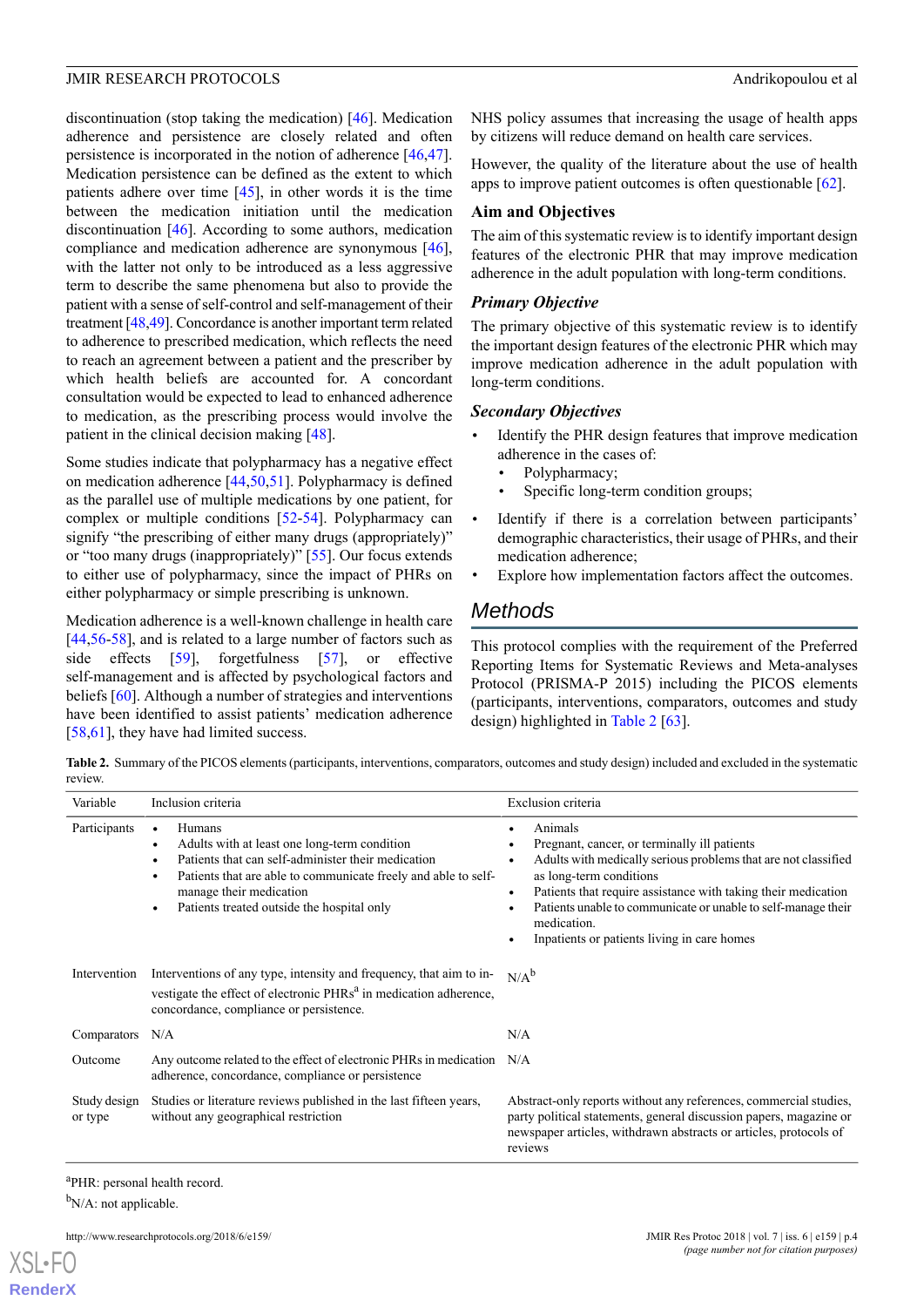### **Search and Selection Strategy**

High heterogeneity of the data is expected, in terms of target diseases, interventions, outcome measures, and study types. Therefore, a meta-analysis is avoided in favor of a qualitative analysis. A narrative synthesis [\[64](#page-9-4)] of the peer-reviewed medical and nursing literature as indexed in PubMed/MEDLINE, PubMed Central, Association for Computing Machinery digital library, Emerald Insight, Science Direct, BioMed Central, and Cumulative Index to Nursing and Allied Health Literature will be undertaken. The Cochrane Database of Systematic Reviews and the Cochrane Central Register of Controlled Trials will also be searched and any abstract-only reports without any citations will be excluded. Additional papers derived manually from the reference lists of the selected articles or studies, as well as from Research Gate and Google Scholar during the screening process, will also be included. Conference proceedings will also be searched using the Web of Science and IEEE Xplore databases. Discovery services from ProQuest will be used to include theses and dissertations on the search. All published studies, as described above, reported during the past fifteen years will be considered. Two reviewers (EA, PJS) will screen the included studies.

Papers in English will be considered for this review. The studies selection will be managed using Mendeley Desktop v 1.17.9 and Mendeley Web.

The search strategy was developed iteratively, based on trial searches, using the PICOS framework [[63\]](#page-9-3), together with a university librarian, and takes into consideration the methods section of previous systematic literature reviews in the field. The search strategy used is:

*(phr OR "personal health record" OR "patient portal") AND adult\* AND ("chronic disease" OR "chronic illness" OR "chronic condition" OR "long term disease" OR "long term illness" OR "long term condition") AND* ["medication compliance" OR "medication adherence" OR "medication concordance" OR "medication persistence"]

The search includes the following MeSH [[65\]](#page-9-5) terms: personal health records, medication adherence, and chronic disease.

The strategy does not include the terms "p.h.r." nor "P.H.R.," since these terms obscured the preliminary results by adding an unnecessary load of marketing and human resources related results, which are clearly out of the scope of this research. The search terms of the strategy were combined with Boolean Operators (ie, "AND" and "OR"). During preliminary searches, the word PHR was replaced by the words "medication record" or "medication profile" based on pharmacist advice; this search yielded very similar results in PubMed Central and, in fact, excluded 2 studies. A search that initially seemed promising was including the word "medication" and the word "adherence" by themselves (ie, "medication" AND "adherence"). A similar preliminary search excluded the word medication altogether. These two searches yielded tens of thousands of hits, which initially seemed promising, but, upon inspection, it was apparent that either the papers were investigating PHRs as recreational software, commonly for depression and weight loss, or the

 $X$ SL•F $C$ **[RenderX](http://www.renderx.com/)** papers were investigating PHRs in conjunction with adherence to general therapeutically regimens such as weight loss and gym attendance.

#### **Participants**

As illustrated in [Table 1](#page-2-1), the inclusion and exclusion criteria for the participants are the following. Studies that include adult patients with any long-term disease and use any type of self-administering medication will be assessed for inclusion. For this review, adult is defined as  $\Box$  18 years of age.

Studies that include adult patients with cancer, who are terminally ill, pregnant, or have any other problems which make patients unable to communicate freely and self-manage their medication will be excluded. Studies that include only inpatients or care home residents will be excluded.

#### **Intervention**

Interventions researching influences which affect patient medication adherence will be included in this review as described in [Table 1](#page-2-1). Included studies will include interventions of any type, intensity, and frequency, which aim to investigate the effect of PHRs on medication adherence, compliance, persistence, and concordance.

The interventions may initially be grouped as:

- Interventions that explore the effect of PHR on medication adherence [[44,](#page-8-9)[46](#page-8-11)[,66](#page-9-6)], compliance [\[45](#page-8-10),[46\]](#page-8-11), persistence [\[66](#page-9-6)], and concordance [[45\]](#page-8-10);
- Interventions that explore how and how much patients use PHRs and the effect this use might have in medication adherence, compliance, persistence and perceptions;
- Interventions that explore the notion of polypharmacy in adult patients with multiple conditions and how PHRs and technology in general may be of assistance.

#### **Outcome**

The primary outcome of the studies included in the review is medication adherence. However, medication adherence, compliance, persistence, and/or concordance are complicated terms to measure and often depend on the authors' point of view, background, and the authors' definitions of the above terms [\[48](#page-8-13)]. Furthermore, there is often a confusion surrounding the differences between the terms, for example, the difference between medication adherence and persistence [[56](#page-8-20)]. Due to this complexity, an inclusive approach will be used to determine the outcomes of the included studies.

#### **Data Extraction**

The data extraction forms were created based on the National Institute for Health and Care Excellence data extraction forms [[67\]](#page-9-7) and the data extraction chapter from the Cochrane Collaboration [\[68](#page-9-8)]. In cases of missing data on the PICOS elements, an email will be sent to the authors of the study. If there is no response within two weeks, a second email will be sent, and if there is still no response from the authors, the study will be excluded. The data extraction forms were designed to collect all the data needed to address the review questions and to follow the data synthesis strategy. The forms were piloted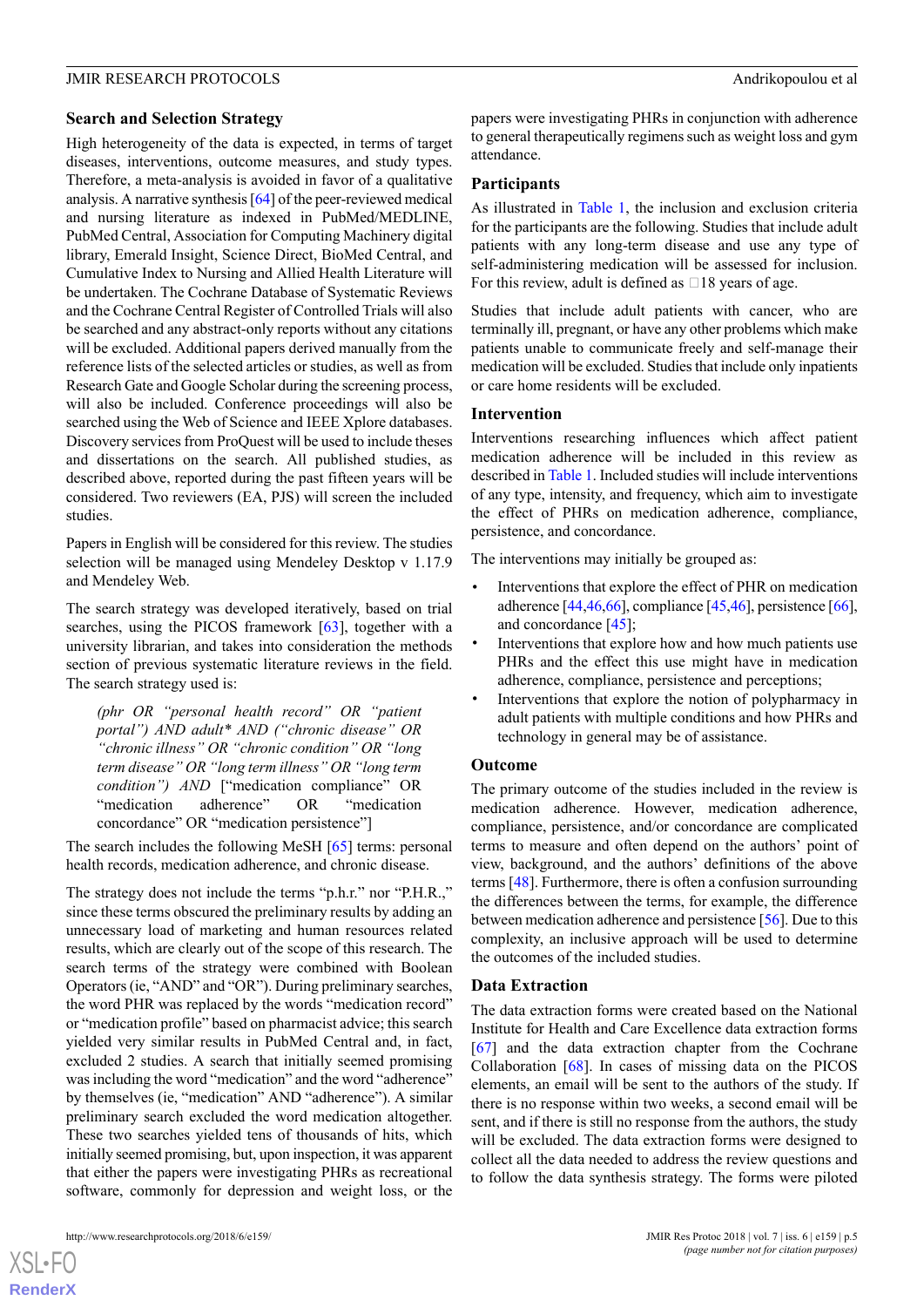on a random selection of 10 of the included studies to assess any potential issues ([Multimedia Appendix 1\)](#page-6-11).

The following information will be extracted from each study:

- 1. Basic study characteristics (eg, title, authors, journal, abstract, keywords, publication, aim)
- 2. Study design and study period
- 3. Population characteristics (eg, age, number of participants, chronic illness etc)
- 4. Intervention characteristics (eg, length of use, design features, technological characteristics, vendor of PHR, type of PHR)
- 5. Outcome measures (eg, self-reported, clinical outcomes, medication adherence ideal)
- 6. Outcomes (eg, primary and secondary outcomes involving medication adherence, quality of life, and polypharmacy)

Besides the above data, additional information will be documented for the quality assessment and risk of bias analysis, as described below.

# **Quality Assessment and Risk of Bias**

Each eligible study will be assessed for validity and quality of evidence, using the Critical Appraisal Tools written by The Joanna Briggs Institute [[69\]](#page-9-9). If there are studies that are eligible for inclusion, but have missing data, the authors of these studies will be contacted to see if these data can be obtained and used in this review.

Each eligible study will also be assessed for risk of bias using the Cochrane handbook 2011 [[70\]](#page-9-10). The Grading of Recommendations Assessment, Development, and Evaluation (GRADE) tool [[71\]](#page-9-11) will be used to assess the quality of the aggregate evidence for each outcome, based upon five factors: risk of bias, inconsistency, indirectness, imprecision, and publication bias. The quality of evidence will be rated as high, moderate, low, or very low for every outcome.

The main reviewer (EA) will evaluate all the included studies, the second reviewer (PJS) will evaluate 25% of the included studies and interrater reliability will be calculated [[72\]](#page-9-12). Any disagreement will be solved by consulting a third reviewer. Only studies of high and moderate quality, as defined by GRADE [[73\]](#page-9-13), will be included in the review.

# **Data Synthesis and Analysis**

Based on the aim of this review, the wide range coverage of research designs, multiple interventions and outcomes, as well as the expectation of high heterogeneity, all the data that will be extracted from the studies will be analyzed narratively using an interpretative framework [\[64](#page-9-4),[74\]](#page-9-14). To ensure that the narrative analysis will be of good quality, the "Guidance on the Conduct of Narrative Synthesis in Systematic Reviews" [\[64](#page-9-4)] will be followed, which is in line with the Cochrane data synthesis and analysis guidelines [\[74](#page-9-14)].

The narrative analysis will attempt an investigation into the similarities and the differences between the outcomes of different studies and an exploration of themes (patterns) in the data. The guidelines [\[64](#page-9-4),[74\]](#page-9-14), include the following four stages of a narrative synthesis in reviews:

- Development of a theory of how the intervention works, why, and for whom. The initial theory and the familiarization with the data will be achieved based on the development of a textual description of the studies, which will be produced systematically including, where possible, the same information for all studies and in the same order [[64\]](#page-9-4).
- 2. Development of a preliminary synthesis of the findings of the included studies. The preliminary synthesis will be developed using a tabular analysis of the studies in multiple tables, using Microsoft Excel, followed by a thematic analysis, which will systematically identify the recurrent themes across the included studies  $[64]$  $[64]$ .
- 3. Exploration of the relationships in the data between and within studies. A conceptual model will be developed to explore relationships in the data, which will group similar findings and identify relationships between these groups, providing visualization of the possible relationships across studies [\[64](#page-9-4)].
- 4. Assessment of the robustness of the synthesis. A Best Evidence Synthesis (BES) approach will be followed BES is typically applied during the selection process and is primarily concerned with the methodological quality of the included studies. BES guidelines require that all the included studies will meet the minimum standards for relevance and quality of evidence, and that all the extracted data will be systematically extracted based on the data extraction forms. Therefore, the decision regarding the "strength of evidence" will be made early in the review process [\[64](#page-9-4)].

The analysis will be conducted in an iterative and abductive way and the results will be thoroughly discussed with the other two authors (PJS and HH).

#### **Potential Amendments**

There is no intention to amend the protocol; thus, the possibility of outcome reporting bias will be reduced. However, if any amendments are needed during the review process, they will be clearly and comprehensively reported.

# *Results*

There is no requirement for ethical review since this study is secondary research. The final report of the systematic review in the form of a scientific paper will be published in a peer-reviewed journal. Findings may further be presented at conferences and be submitted to relevant NHS authorities. We also plan to include an updated version of this systematic review in the author's thesis.

# *Discussion*

This research is limited to include only articles that have outcomes related to the effect of electronic PHRs in medication adherence, concordance, compliance, or persistence, rather than also including other outcomes such as quality of life. In this sense, the review will focus exclusively on articles that measure medication adherence as a primary or secondary outcome. This review is limited to obtain articles published either in ICT or

 $XS$  • FO **[RenderX](http://www.renderx.com/)**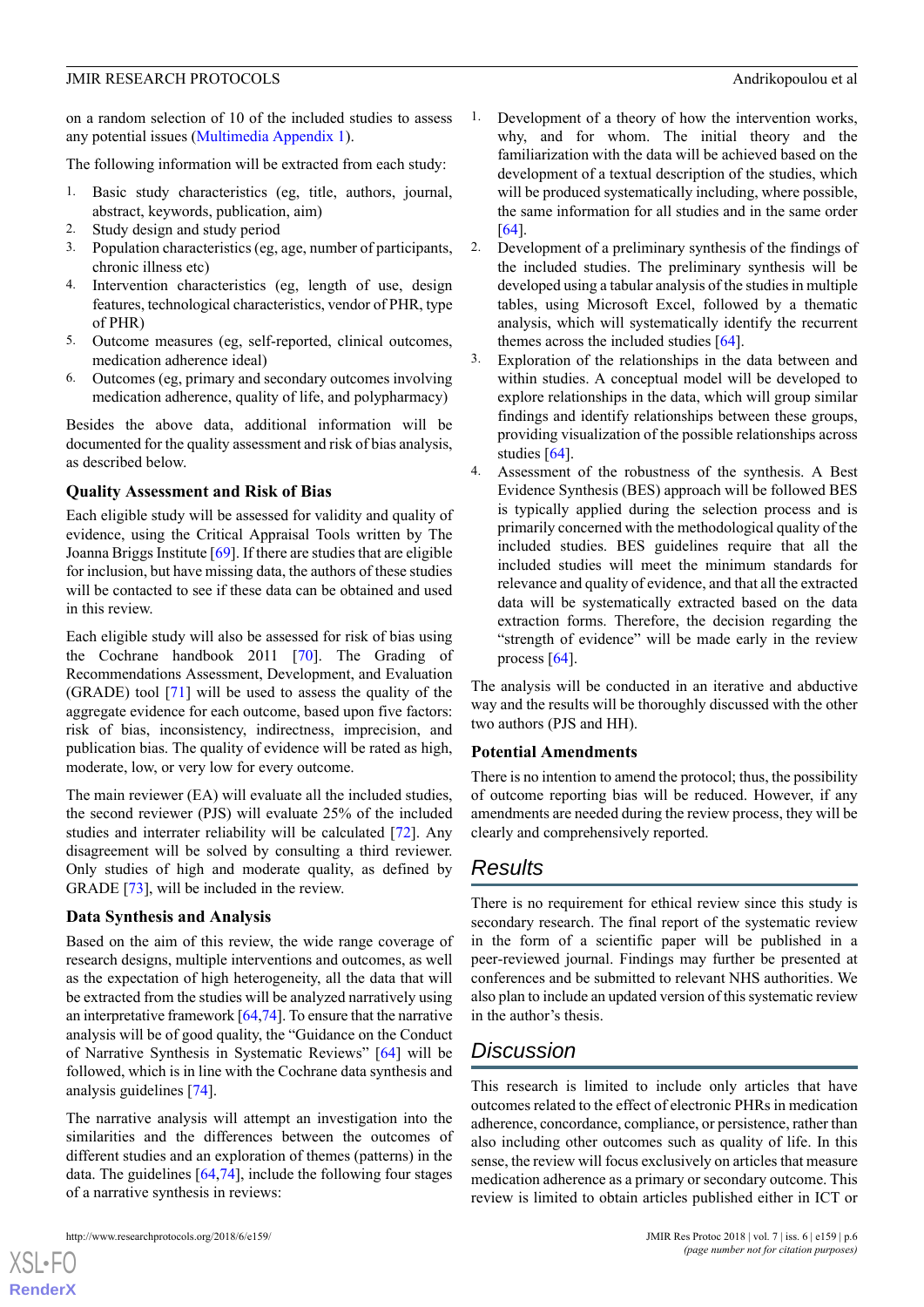health care and medical portals. This means that a lot of ICT related literature is unobtainable, since it in not included in the academic literature, but is commercial or governmental work. The aim of this review is to identify the essential design features

of the PHR that assist adults with at least one long-term condition to adhere with their medication, without taking into consideration adolescents nor adults that are not considered chronically ill or terminally ill, have cancer, or are pregnant.

# **Acknowledgments**

The authors would like to acknowledge Dr Penny Ross and Dr Alice Good, for providing academic insight and support. The authors would also like to acknowledge Ann Slee, NHS England ePrescribing Lead for Integrated Digital Care Record and Digital Medicines Strategy, for her insightful feedback and support. This research received no specific grant from any funding agency in the public, commercial, or not-for-profit sectors

# **Authors' Contributions**

EA designed the protocol, drafted the manuscript, and is the guarantor of the review. PJS revised the manuscript multiple times for methodological and intellectual content. HH revised the manuscript twice for methodological, conceptual and intellectual content from a pharmaceuticals perspective. The final version of the manuscript was approved by all three authors.

#### **Conflicts of Interest**

<span id="page-6-11"></span>None declared.

# **Multimedia Appendix 1**

Data extraction forms.

<span id="page-6-0"></span>[[PDF File \(Adobe PDF File\), 25KB](http://www.researchprotocols.org/article/downloadSuppFile/9778/72911) - [resprot\\_v7i6e159\\_app1.pdf](http://www.researchprotocols.org/article/downloadSuppFile/9778/72911) ]

# **References**

- 1. Andalo D. NHS drug spending rises by 8% to £15.5bn in England. The Pharmaceutical Journal 2015;295(7881) [[FREE](http://www.pharmaceutical-journal.com/news-and-analysis/nhs-drug-spending-rises-by-8-to-155bn-in-england/20200096.article) [Full text](http://www.pharmaceutical-journal.com/news-and-analysis/nhs-drug-spending-rises-by-8-to-155bn-in-england/20200096.article)] [doi: [10.1211/PJ.2015.20200096\]](http://dx.doi.org/10.1211/PJ.2015.20200096)
- <span id="page-6-1"></span>2. Gibbs J. NHS Bristol Clinical Commissioning Group. 2016. Medicines Waste: A report on the root causes of medicines waste and recommendations for addressing the problem URL: [https://www.bristolccg.nhs.uk/media/medialibrary/2016/02/](https://www.bristolccg.nhs.uk/media/medialibrary/2016/02/Report_Medicines_Waste_in_Bristol.pdf) [Report\\_Medicines\\_Waste\\_in\\_Bristol.pdf](https://www.bristolccg.nhs.uk/media/medialibrary/2016/02/Report_Medicines_Waste_in_Bristol.pdf) [\[WebCite Cache ID 6yHQSPT5F](http://www.webcitation.org/6yHQSPT5F)]
- <span id="page-6-3"></span><span id="page-6-2"></span>3. Smith J. Department of Health, The National Archives. 2004. Building a safer NHS for patients: improving medication safety URL: [http://webarchive.nationalarchives.gov.uk/+/http://www.dh.gov.uk/en/Publicationsandstatistics/Publications/](http://webarchive.nationalarchives.gov.uk/+/http://www.dh.gov.uk/en/Publicationsandstatistics/Publications/PublicationsPolicyAndGuidance/DH_4071443) [PublicationsPolicyAndGuidance/DH\\_4071443](http://webarchive.nationalarchives.gov.uk/+/http://www.dh.gov.uk/en/Publicationsandstatistics/Publications/PublicationsPolicyAndGuidance/DH_4071443) [accessed 2018-03-29] [\[WebCite Cache ID 6yHQgkn5l](http://www.webcitation.org/6yHQgkn5l)]
- <span id="page-6-4"></span>4. World Health Organization. 2003. Defining adherence URL: [http://www.who.int/chp/knowledge/publications/](http://www.who.int/chp/knowledge/publications/adherence_full_report.pdf?ua=1) [adherence\\_full\\_report.pdf?ua=1](http://www.who.int/chp/knowledge/publications/adherence_full_report.pdf?ua=1) [[WebCite Cache ID 6yHQmubOc](http://www.webcitation.org/6yHQmubOc)]
- 5. Royal Pharmaceutical Society. 2017. Medicines adherence URL: [https://www.rpharms.com/resources/quick-reference-guides/](https://www.rpharms.com/resources/quick-reference-guides/medicines-adherence) [medicines-adherence](https://www.rpharms.com/resources/quick-reference-guides/medicines-adherence) [accessed 2018-03-29] [[WebCite Cache ID 6yHQtuqL0\]](http://www.webcitation.org/6yHQtuqL0)
- <span id="page-6-6"></span><span id="page-6-5"></span>6. Nachega JB, Morroni C, Zuniga JM, Schechter M, Rockstroh J, Solomon S, et al. HIV treatment adherence, patient health literacy, and health care provider-patient communication: results from the 2010 AIDS Treatment for Life International Survey. J Int Assoc Physicians AIDS Care (Chic) 2012 Feb;11(2):128-133. [doi: [10.1177/1545109712437244\]](http://dx.doi.org/10.1177/1545109712437244) [Medline: [22361449](http://www.ncbi.nlm.nih.gov/entrez/query.fcgi?cmd=Retrieve&db=PubMed&list_uids=22361449&dopt=Abstract)]
- <span id="page-6-8"></span><span id="page-6-7"></span>7. Wanless D. Published Online First. Securing our future health: taking a long-term view- final report URL: [http://webarchive.](http://webarchive.nationalarchives.gov.uk/+/http://www.hm-treasury.gov.uk/consult_wanless_final.htm) [nationalarchives.gov.uk/+/http://www.hm-treasury.gov.uk/consult\\_wanless\\_final.htm](http://webarchive.nationalarchives.gov.uk/+/http://www.hm-treasury.gov.uk/consult_wanless_final.htm) [accessed 2018-03-29] [[WebCite](http://www.webcitation.org/6yHRBA7h3) [Cache ID 6yHRBA7h3\]](http://www.webcitation.org/6yHRBA7h3)
- 8. Department of Health. 2000. The NHS Plan: a plan for investment, a plan for reform URL: [http://navigator.health.org.uk/](http://navigator.health.org.uk/content/nhs-plan-plan-investment-plan-reform-2000) [content/nhs-plan-plan-investment-plan-reform-2000](http://navigator.health.org.uk/content/nhs-plan-plan-investment-plan-reform-2000) [accessed 2018-03-29] [\[WebCite Cache ID 6yHRSIb31\]](http://www.webcitation.org/6yHRSIb31)
- <span id="page-6-10"></span><span id="page-6-9"></span>9. Cruickshank J, Packman C, Paxman J. 2020 Health. 2012. Personal Health Records Putting patients in control? URL: [http:/](http://www.2020health.org/dms/2020health/downloads/reports/2020PHRreport_ONLINE.pdf) [/www.2020health.org/dms/2020health/downloads/reports/2020PHRreport\\_ONLINE.pdf](http://www.2020health.org/dms/2020health/downloads/reports/2020PHRreport_ONLINE.pdf) [[WebCite Cache ID 6yHRb2u7b\]](http://www.webcitation.org/6yHRb2u7b)
- 10. Mclean K, Nightingale P, Chapman H. NHS Future Forum. 2012. NHS Future Forum Summary report second phase NHS URL: [https://www.gov.uk/government/uploads/system/uploads/attachment\\_data/file/216422/dh\\_132085.pdf](https://www.gov.uk/government/uploads/system/uploads/attachment_data/file/216422/dh_132085.pdf) [\[WebCite](http://www.webcitation.org/6yHRgnWbK) [Cache ID 6yHRgnWbK\]](http://www.webcitation.org/6yHRgnWbK)
- 11. Vickers AJ, Elkin EB. Decision curve analysis: a novel method for evaluating prediction models. Med Decis Making 2006 Sep;26(6):565-574 [[FREE Full text](http://europepmc.org/abstract/MED/17099194)] [doi: [10.1177/0272989X06295361\]](http://dx.doi.org/10.1177/0272989X06295361) [Medline: [17099194](http://www.ncbi.nlm.nih.gov/entrez/query.fcgi?cmd=Retrieve&db=PubMed&list_uids=17099194&dopt=Abstract)]
- 12. Public Health England Trust Development Authority. NHS England Care Quality Commission Health Education England Monitor. NHS England Care Quality Commission Health Education England Monitor. Five Year Forward View URL: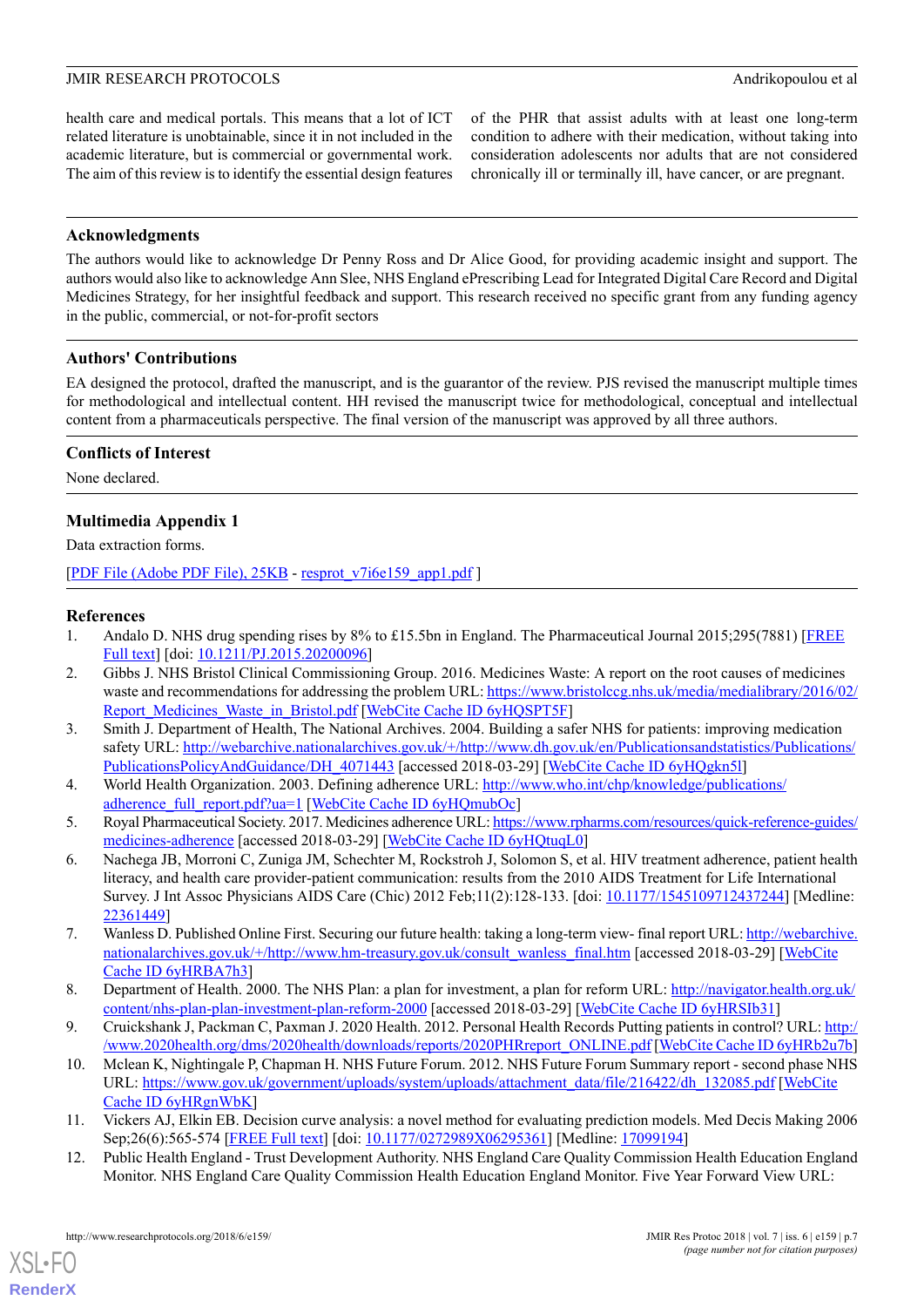# JMIR RESEARCH PROTOCOLS Andrikopoulou et al

<https://www.england.nhs.uk/wp-content/uploads/2014/10/5yfv-web.pdf> [accessed 2018-03-29] [\[WebCite Cache ID](http://www.webcitation.org/6yHRjPMJF) [6yHRjPMJF](http://www.webcitation.org/6yHRjPMJF)]

- <span id="page-7-0"></span>13. Scott PJ, Curley PJ, Williams PB, Linehan IP, Shaha SH. Measuring the operational impact of digitized hospital records: a mixed methods study. BMC Med Inform Decis Mak 2016 Dec 10;16(1):143 [\[FREE Full text\]](https://bmcmedinformdecismak.biomedcentral.com/articles/10.1186/s12911-016-0380-6) [doi: [10.1186/s12911-016-0380-6\]](http://dx.doi.org/10.1186/s12911-016-0380-6) [Medline: [27829453\]](http://www.ncbi.nlm.nih.gov/entrez/query.fcgi?cmd=Retrieve&db=PubMed&list_uids=27829453&dopt=Abstract)
- <span id="page-7-1"></span>14. Burns F. 14 Burns F. 1998. Executive summary: Information for Health URL: [http://webarchive.nationalarchives.gov.uk/](http://webarchive.nationalarchives.gov.uk/20120503231618/http://www.dh.gov.uk/prod_consum_dh/groups/dh_digitalassets/@dh/@en/documents/digitalasset/dh_4014469.pdf) [20120503231618/http://www.dh.gov.uk/prod\\_consum\\_dh/groups/dh\\_digitalassets/@dh/@en/documents/digitalasset/](http://webarchive.nationalarchives.gov.uk/20120503231618/http://www.dh.gov.uk/prod_consum_dh/groups/dh_digitalassets/@dh/@en/documents/digitalasset/dh_4014469.pdf) dh 4014469.pdf [accessed 2018-03-29] [\[WebCite Cache ID 6yHSRhYlr\]](http://www.webcitation.org/6yHSRhYlr)
- <span id="page-7-2"></span>15. Ishigure Y. NTT Tech Rev. 2011. Trends, standardization, and interoperability of healthcare information URL: [https://www.](https://www.ntt-review.jp/archive/ntttechnical.php?contents=ntr201104gls.html) [ntt-review.jp/archive/ntttechnical.php?contents=ntr201104gls.html](https://www.ntt-review.jp/archive/ntttechnical.php?contents=ntr201104gls.html) [accessed 2018-03-29] [\[WebCite Cache ID 6yHRpacrx\]](http://www.webcitation.org/6yHRpacrx)
- <span id="page-7-3"></span>16. Veronin M. Enhancing Personal Health Record Adoption Through the Community Pharmacy Network: A Service Project. iip 2015 Jan 01;6(4):403. [doi: [10.24926/iip.v6i4.403](http://dx.doi.org/10.24926/iip.v6i4.403)]
- <span id="page-7-4"></span>17. International Organization For Standardization. Health informatics - Electronic health record - Definition, scope and context. Definition of Electronic Health Record (ISO/TR 20514:2005(E)) 2005:27.
- <span id="page-7-5"></span>18. Roehrs A, da Costa CA, da Rosa Righi R, de Oliveira KSF. Personal Health Records: A Systematic Literature Review. J Med Internet Res 2017 Jan 06;19(1) [[FREE Full text\]](http://www.jmir.org/2017/1/e13/) [doi: [10.2196/jmir.5876](http://dx.doi.org/10.2196/jmir.5876)] [Medline: [28062391](http://www.ncbi.nlm.nih.gov/entrez/query.fcgi?cmd=Retrieve&db=PubMed&list_uids=28062391&dopt=Abstract)]
- <span id="page-7-6"></span>19. Paton C, Hansen M, Fernandez-Luque L. Contribution of the IMIA Social Media Working Group. 2012. Self-Tracking, Social Media and Personal Health Records for Patient Empowered Self-Care URL: [https://imia.schattauer.de/en/contents/](https://imia.schattauer.de/en/contents/archive/issue/2350/manuscript/17937/download.html) [archive/issue/2350/manuscript/17937/download.html](https://imia.schattauer.de/en/contents/archive/issue/2350/manuscript/17937/download.html) [\[WebCite Cache ID 6yHS6OGP7\]](http://www.webcitation.org/6yHS6OGP7)
- <span id="page-7-7"></span>20. Archer N, Fevrier-Thomas U, Lokker C, McKibbon KA, Straus SE. Personal health records: a scoping review. J Am Med Inform Assoc 2011 Jul;18(4):515-522 [[FREE Full text](http://europepmc.org/abstract/MED/21672914)] [doi: [10.1136/amiajnl-2011-000105\]](http://dx.doi.org/10.1136/amiajnl-2011-000105) [Medline: [21672914](http://www.ncbi.nlm.nih.gov/entrez/query.fcgi?cmd=Retrieve&db=PubMed&list_uids=21672914&dopt=Abstract)]
- <span id="page-7-8"></span>21. Office of the National Coordinator for Health Information Technology. What Is a Personal Health Record? URL: [https:/](https://www.healthit.gov/sites/default/files/about-phrs-for-providers-011311.pdf) [/www.healthit.gov/sites/default/files/about-phrs-for-providers-011311.pdf](https://www.healthit.gov/sites/default/files/about-phrs-for-providers-011311.pdf) [\[WebCite Cache ID 6yHS998M8](http://www.webcitation.org/6yHS998M8)]
- <span id="page-7-9"></span>22. The Health Information Technology Resource Center. 2012. The Value of Personal Health Records and Web Portals to Engage Consumers and Improve Quality URL: [http://www.rwjf.org/en/library/research/2012/07/](http://www.rwjf.org/en/library/research/2012/07/the-value-of-personal-health-records-and-web-portals-to-engage-c.html) [the-value-of-personal-health-records-and-web-portals-to-engage-c.html](http://www.rwjf.org/en/library/research/2012/07/the-value-of-personal-health-records-and-web-portals-to-engage-c.html) [\[WebCite Cache ID 6yHSGfbLT\]](http://www.webcitation.org/6yHSGfbLT)
- <span id="page-7-10"></span>23. Davis GT, Menon S, Parrish DE, Sittig DF, Singh H. Patient access to medical records and healthcare outcomes: a systematic review. J Am Med Inform Assoc 2014 Jul;21(4):737-741. [doi: [10.1136/amiajnl-2013-002239](http://dx.doi.org/10.1136/amiajnl-2013-002239)] [Medline: [24154835](http://www.ncbi.nlm.nih.gov/entrez/query.fcgi?cmd=Retrieve&db=PubMed&list_uids=24154835&dopt=Abstract)]
- 24. Heart T, Ben-Assuli O, Shabtai I. A review of PHR, EMR and EHR integration: A more personalized healthcare and public health policy. Health Policy and Technology 2017 Mar;6(1):20-25. [doi: [10.1016/j.hlpt.2016.08.002\]](http://dx.doi.org/10.1016/j.hlpt.2016.08.002)
- <span id="page-7-11"></span>25. Price M, Bellwood P, Kitson N, Davies I, Weber J, Lau F. Conditions potentially sensitive to a personal health record (PHR) intervention, a systematic review. BMC Med Inform Decis Mak 2015;15:32 [\[FREE Full text\]](http://www.biomedcentral.com/1472-6947/15/32) [doi: [10.1186/s12911-015-0159-1\]](http://dx.doi.org/10.1186/s12911-015-0159-1) [Medline: [25927384\]](http://www.ncbi.nlm.nih.gov/entrez/query.fcgi?cmd=Retrieve&db=PubMed&list_uids=25927384&dopt=Abstract)
- <span id="page-7-13"></span><span id="page-7-12"></span>26. Chrischilles EA, Hourcade JP, Doucette W, Eichmann D, Gryzlak B, Lorentzen R, et al. Personal health records: a randomized trial of effects on elder medication safety. J Am Med Inform Assoc 2014 Jul;21(4):679-686 [\[FREE Full text\]](http://jamia.oxfordjournals.org/cgi/pmidlookup?view=long&pmid=24326536) [doi: [10.1136/amiajnl-2013-002284](http://dx.doi.org/10.1136/amiajnl-2013-002284)] [Medline: [24326536\]](http://www.ncbi.nlm.nih.gov/entrez/query.fcgi?cmd=Retrieve&db=PubMed&list_uids=24326536&dopt=Abstract)
- <span id="page-7-14"></span>27. Ford EW, Hesse BW, Huerta TR. Personal Health Record Use in the United States: Forecasting Future Adoption Levels. J Med Internet Res 2016 Mar;18(3):e73 [\[FREE Full text\]](http://www.jmir.org/2016/3/e73/) [doi: [10.2196/jmir.4973\]](http://dx.doi.org/10.2196/jmir.4973) [Medline: [27030105\]](http://www.ncbi.nlm.nih.gov/entrez/query.fcgi?cmd=Retrieve&db=PubMed&list_uids=27030105&dopt=Abstract)
- <span id="page-7-15"></span>28. Queensland Health. Queensland Government. 2017. My Health record (national electronic health record) URL: [https://www.](https://www.health.qld.gov.au/system-governance/records-privacy/my-health-record) [health.qld.gov.au/system-governance/records-privacy/my-health-record](https://www.health.qld.gov.au/system-governance/records-privacy/my-health-record) [accessed 2018-03-26] [[WebCite Cache ID](http://www.webcitation.org/6yHSXYQPv) [6yHSXYQPv\]](http://www.webcitation.org/6yHSXYQPv)
- 29. National Information Board. 2015. Personalised Health and Care 2020: Using Data and Technology to Transform Outcomes for Patients and Citizens URL: [https://www.gov.uk/government/uploads/system/uploads/attachment\\_data/file/384650/](https://www.gov.uk/government/uploads/system/uploads/attachment_data/file/384650/NIB_Report.pdf) [NIB\\_Report.pdf](https://www.gov.uk/government/uploads/system/uploads/attachment_data/file/384650/NIB_Report.pdf) [[WebCite Cache ID 6yHSVOyx3\]](http://www.webcitation.org/6yHSVOyx3)
- 30. Rajan JV, Moura J, Gourley G, Kiso K, Sizilio A, Cortez AM, et al. Understanding the barriers to successful adoption and use of a mobile health information system in a community health center in São Paulo, Brazil: a cohort study. BMC Med Inform Decis Mak 2016 Dec 17;16(1):146 [[FREE Full text](https://bmcmedinformdecismak.biomedcentral.com/articles/10.1186/s12911-016-0385-1)] [doi: [10.1186/s12911-016-0385-1](http://dx.doi.org/10.1186/s12911-016-0385-1)] [Medline: [27855685\]](http://www.ncbi.nlm.nih.gov/entrez/query.fcgi?cmd=Retrieve&db=PubMed&list_uids=27855685&dopt=Abstract)
- 31. Tian M, Ajay VS, Dunzhu D, Hameed SS, Li X, Liu Z, et al. A Cluster-Randomized, Controlled Trial of a Simplified Multifaceted Management Program for Individuals at High Cardiovascular Risk (SimCard Trial) in Rural Tibet, China, and Haryana, India. Circulation 2015 Sep 01;132(9):815-824 [[FREE Full text](http://circ.ahajournals.org/cgi/pmidlookup?view=long&pmid=26187183)] [doi: [10.1161/CIRCULATIONAHA.115.015373](http://dx.doi.org/10.1161/CIRCULATIONAHA.115.015373)] [Medline: [26187183](http://www.ncbi.nlm.nih.gov/entrez/query.fcgi?cmd=Retrieve&db=PubMed&list_uids=26187183&dopt=Abstract)]
- 32. Naslund JA, Aschbrenner KA, Araya R, Marsch LA, Unützer J, Patel V, et al. Digital technology for treating and preventing mental disorders in low-income and middle-income countries: a narrative review of the literature. Lancet Psychiatry 2017 Jun;4(6):486-500 [[FREE Full text](http://europepmc.org/abstract/MED/28433615)] [doi: [10.1016/S2215-0366\(17\)30096-2\]](http://dx.doi.org/10.1016/S2215-0366(17)30096-2) [Medline: [28433615](http://www.ncbi.nlm.nih.gov/entrez/query.fcgi?cmd=Retrieve&db=PubMed&list_uids=28433615&dopt=Abstract)]
- 33. Morrison D, Wyke S, Agur K, Cameron EJ, Docking RI, Mackenzie AM, et al. Digital asthma self-management interventions: a systematic review. J Med Internet Res 2014 Feb;16(2):e51 [[FREE Full text\]](http://www.jmir.org/2014/2/e51/) [doi: [10.2196/jmir.2814\]](http://dx.doi.org/10.2196/jmir.2814) [Medline: [24550161\]](http://www.ncbi.nlm.nih.gov/entrez/query.fcgi?cmd=Retrieve&db=PubMed&list_uids=24550161&dopt=Abstract)
- 34. Determann D, Lambooij MS, Gyrd-Hansen D, de Bekker-Grob EW, Steyerberg EW, Heldoorn M, et al. Personal health records in the Netherlands: potential user preferences quantified by a discrete choice experiment. J Am Med Inform Assoc 2017 May 01;24(3):529-536. [doi: [10.1093/jamia/ocw158\]](http://dx.doi.org/10.1093/jamia/ocw158) [Medline: [28011592\]](http://www.ncbi.nlm.nih.gov/entrez/query.fcgi?cmd=Retrieve&db=PubMed&list_uids=28011592&dopt=Abstract)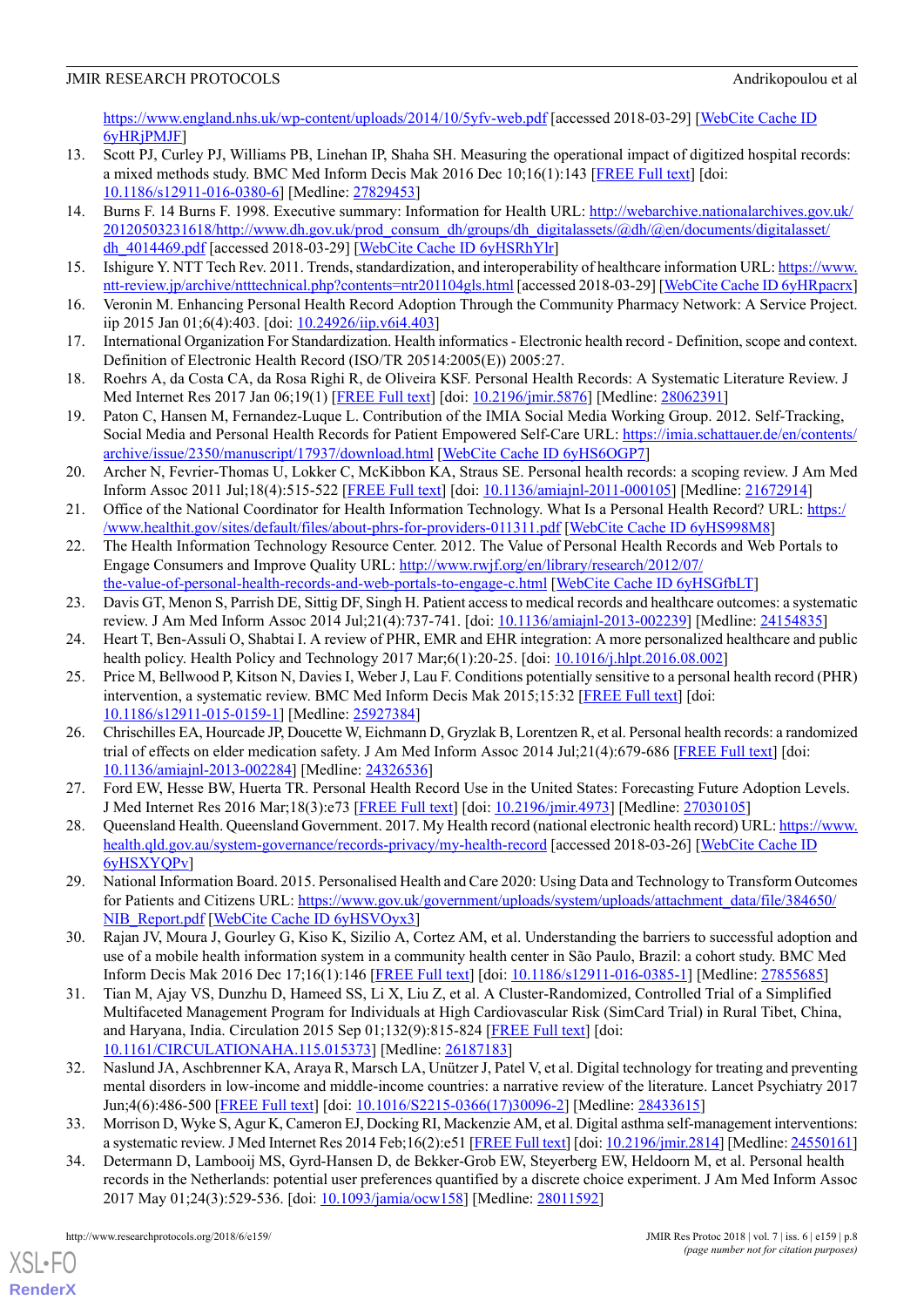# JMIR RESEARCH PROTOCOLS Andrikopoulou et al

- <span id="page-8-0"></span>35. Assadi V, Hassanein K. Consumer Adoption of Personal Health Record Systems: A Self-Determination Theory Perspective. J Med Internet Res 2017 Jul 27;19(7):e270 [[FREE Full text](http://www.jmir.org/2017/7/e270/)] [doi: [10.2196/jmir.7721](http://dx.doi.org/10.2196/jmir.7721)] [Medline: [28751301](http://www.ncbi.nlm.nih.gov/entrez/query.fcgi?cmd=Retrieve&db=PubMed&list_uids=28751301&dopt=Abstract)]
- <span id="page-8-2"></span><span id="page-8-1"></span>36. Sathanandam S, Rastall P, Hoogewerf J. Personal health record (PHR) landscape review Final report. 2016. URL: [https:/](https://www.rcplondon.ac.uk/file/3738/download?token=wWwUKyWw) [/www.rcplondon.ac.uk/file/3738/download?token=wWwUKyWw](https://www.rcplondon.ac.uk/file/3738/download?token=wWwUKyWw) [\[WebCite Cache ID 6zvF5I3gf\]](http://www.webcitation.org/6zvF5I3gf)
- <span id="page-8-3"></span>37. Bhavnani V, Fisher B, Winfield M, Seed P. How patients use access to their electronic GP record--a quantitative study. Fam Pract 2011 Apr;28(2):188-194. [doi: [10.1093/fampra/cmq092\]](http://dx.doi.org/10.1093/fampra/cmq092) [Medline: [21084568\]](http://www.ncbi.nlm.nih.gov/entrez/query.fcgi?cmd=Retrieve&db=PubMed&list_uids=21084568&dopt=Abstract)
- <span id="page-8-4"></span>38. Dolan B. MobiHealthNews. 10 Reasons why Google Health failed URL: [http://www.mobihealthnews.com/11480/](http://www.mobihealthnews.com/11480/10-reasons-why-google-health-failed) [10-reasons-why-google-health-failed](http://www.mobihealthnews.com/11480/10-reasons-why-google-health-failed) [accessed 2018-03-29] [[WebCite Cache ID 6yHSfcgIK\]](http://www.webcitation.org/6yHSfcgIK)
- <span id="page-8-5"></span>39. Meek T. Digital Health. NHS developing PHR adoption strategy URL: [https://www.digitalhealth.net/2015/07/](https://www.digitalhealth.net/2015/07/nhs-developing-phr-adoption-strategy/) [nhs-developing-phr-adoption-strategy/](https://www.digitalhealth.net/2015/07/nhs-developing-phr-adoption-strategy/) [accessed 2018-03-29] [[WebCite Cache ID 6yHSkRxM2\]](http://www.webcitation.org/6yHSkRxM2)
- <span id="page-8-6"></span>40. Patient Information Forum. 2012. Guide to Health Records Access URL: [http://www.pifonline.org.uk/wp-content/uploads/](http://www.pifonline.org.uk/wp-content/uploads/2012/07/pif-phr-guide-web_final_Oct12.pdf) [2012/07/pif-phr-guide-web\\_final\\_Oct12.pdf](http://www.pifonline.org.uk/wp-content/uploads/2012/07/pif-phr-guide-web_final_Oct12.pdf) [[WebCite Cache ID 6zvFGSnBt\]](http://www.webcitation.org/6zvFGSnBt)
- <span id="page-8-7"></span>41. 3 Million Lives. About 3 Million Lives URL:<http://3millionlives.co.uk/About-3-Million-Lives.html> [accessed 2017-06-12] [[WebCite Cache ID 6zvFLLYUd](http://www.webcitation.org/6zvFLLYUd)]
- <span id="page-8-8"></span>42. Committee on Patient Safety and Health Information Technology; Institute of Medicine.. Health IT and Patient Safety. Building Safer Systems for Better Care 2011 Nov. [doi: [10.17226/13269](http://dx.doi.org/10.17226/13269)] [Medline: [24600741\]](http://www.ncbi.nlm.nih.gov/entrez/query.fcgi?cmd=Retrieve&db=PubMed&list_uids=24600741&dopt=Abstract)
- <span id="page-8-9"></span>43. Small N, Blickem C, Blakeman T, Panagioti M, Chew-Graham CA, Bower P. Telephone based self-management support by 'lay health workers' and 'peer support workers' to prevent and manage vascular diseases: a systematic review and meta-analysis. BMC Health Serv Res 2013 Dec 27;13:533 [\[FREE Full text](https://bmchealthservres.biomedcentral.com/articles/10.1186/1472-6963-13-533)] [doi: [10.1186/1472-6963-13-533\]](http://dx.doi.org/10.1186/1472-6963-13-533) [Medline: [24370214](http://www.ncbi.nlm.nih.gov/entrez/query.fcgi?cmd=Retrieve&db=PubMed&list_uids=24370214&dopt=Abstract)]
- <span id="page-8-10"></span>44. De Geest S, Sabaté E. Adherence to Long-Term Therapies: Evidence for Action. European Journal of Cardiovascular Nursing 2016 Jun 22;2(4):323-323. [doi: [10.1016/S1474-5151\(03\)00091-4](http://dx.doi.org/10.1016/S1474-5151(03)00091-4)]
- <span id="page-8-11"></span>45. Segal JZ. Compliance to concordance: A critical view. J Med Humanit 2007 Jun;28(2):81-96. [doi: [10.1007/s10912-007-9030-4\]](http://dx.doi.org/10.1007/s10912-007-9030-4) [Medline: [17464451](http://www.ncbi.nlm.nih.gov/entrez/query.fcgi?cmd=Retrieve&db=PubMed&list_uids=17464451&dopt=Abstract)]
- <span id="page-8-12"></span>46. Vrijens B, De Geest GS, Hughes DA, Przemyslaw K, Demonceau J, Ruppar T, et al. A new taxonomy for describing and defining adherence to medications. Br J Clin Pharmacol 2012 May;73(5):691-705 [[FREE Full text](http://dx.doi.org/10.1111/j.1365-2125.2012.04167.x)] [doi: [10.1111/j.1365-2125.2012.04167.x\]](http://dx.doi.org/10.1111/j.1365-2125.2012.04167.x) [Medline: [22486599](http://www.ncbi.nlm.nih.gov/entrez/query.fcgi?cmd=Retrieve&db=PubMed&list_uids=22486599&dopt=Abstract)]
- <span id="page-8-14"></span><span id="page-8-13"></span>47. Jackson C, Eliasson L, Barber N. Applying COM-B to medication adherence. the European Health Psychology Society 2014;16(1):7-17 [[FREE Full text](https://www.ehps.net/ehp/index.php/contents/article/download/ehp.v16.i1.p7/1072)]
- <span id="page-8-15"></span>48. Zeković M, Krajnović D, Marinković V, Tasić L. The Complexity Of Adherence Issue: A Review of its Scope and Determinants. Acta Medica Median 2016 Jan 15;55(1):51-58. [doi: [10.5633/amm.2016.0109\]](http://dx.doi.org/10.5633/amm.2016.0109)
- <span id="page-8-16"></span>49. Ahmed R, Aslani P. What is patient adherence? A terminology overview. Int J Clin Pharm 2014 Feb;36(1):4-7. [doi: [10.1007/s11096-013-9856-y](http://dx.doi.org/10.1007/s11096-013-9856-y)] [Medline: [24104760](http://www.ncbi.nlm.nih.gov/entrez/query.fcgi?cmd=Retrieve&db=PubMed&list_uids=24104760&dopt=Abstract)]
- <span id="page-8-17"></span>50. Coleman CI, Roberts MS, Sobieraj DM, Lee S, Alam T, Kaur R. Effect of dosing frequency on chronic cardiovascular disease medication adherence. Curr Med Res Opin 2012 May;28(5):669-680. [doi: [10.1185/03007995.2012.677419](http://dx.doi.org/10.1185/03007995.2012.677419)] [Medline: [22429067](http://www.ncbi.nlm.nih.gov/entrez/query.fcgi?cmd=Retrieve&db=PubMed&list_uids=22429067&dopt=Abstract)]
- 51. Clyne B, Bradley MC, Hughes C, Fahey T, Lapane KL. Electronic prescribing and other forms of technology to reduce inappropriate medication use and polypharmacy in older people: a review of current evidence. Clin Geriatr Med 2012 May;28(2):301-322. [doi: [10.1016/j.cger.2012.01.009](http://dx.doi.org/10.1016/j.cger.2012.01.009)] [Medline: [22500545](http://www.ncbi.nlm.nih.gov/entrez/query.fcgi?cmd=Retrieve&db=PubMed&list_uids=22500545&dopt=Abstract)]
- <span id="page-8-18"></span>52. Kuijpers M, Van Marum RJ, Egberts ACG. Relationship between polypharmacy and underprescribing. British Journal of Clinical Pharmacology 2008;65(1):130-133. [doi: [10.1111/j.1365-2125.2007.02961.x\]](http://dx.doi.org/10.1111/j.1365-2125.2007.02961.x)
- <span id="page-8-19"></span>53. Duerden M, Avery T, Payne R. The King's Fund. 2013. Polypharmacy and medicines optimisation Making it safe and sound URL:<http://citeseerx.ist.psu.edu/viewdoc/download?doi=10.1.1.734.5288&rep=rep1&type=pdf> [\[WebCite Cache](http://www.webcitation.org/6yHTGklhR) [ID 6yHTGklhR\]](http://www.webcitation.org/6yHTGklhR)
- <span id="page-8-23"></span><span id="page-8-20"></span>54. Payne RA, Abel GA, Avery AJ, Mercer SW, Roland MO. Is polypharmacy always hazardous? A retrospective cohort analysis using linked electronic health records from primary and secondary care. Br J Clin Pharmacol 2014 Jun;77(6):1073-1082 [[FREE Full text](https://dx.doi.org/10.1111/bcp.12292)] [doi: [10.1111/bcp.12292](http://dx.doi.org/10.1111/bcp.12292)] [Medline: [24428591](http://www.ncbi.nlm.nih.gov/entrez/query.fcgi?cmd=Retrieve&db=PubMed&list_uids=24428591&dopt=Abstract)]
- 55. Aronson JK. In defence of polypharmacy. Br J Clin Pharmacol 2004 Feb;57(2):119-120. [doi: [10.1111/j.1365-2125.2004.02067.x\]](http://dx.doi.org/10.1111/j.1365-2125.2004.02067.x)
- <span id="page-8-22"></span><span id="page-8-21"></span>56. Kardas P, Lewek P, Matyjaszczyk M. Determinants of patient adherence: a review of systematic reviews. Front Pharmacol 2013;4:91 [[FREE Full text](https://dx.doi.org/10.3389/fphar.2013.00091)] [doi: [10.3389/fphar.2013.00091](http://dx.doi.org/10.3389/fphar.2013.00091)] [Medline: [23898295](http://www.ncbi.nlm.nih.gov/entrez/query.fcgi?cmd=Retrieve&db=PubMed&list_uids=23898295&dopt=Abstract)]
- 57. Moorhead P, Zavala A, Kim Y, Virdi NS. Efficacy and safety of a medication dose reminder feature in a digital health offering with the use of sensor-enabled medicines. J Am Pharm Assoc (2003) 2017 Mar;57(2):155-161.e1. [doi: [10.1016/j.japh.2016.12.067\]](http://dx.doi.org/10.1016/j.japh.2016.12.067) [Medline: [28159505](http://www.ncbi.nlm.nih.gov/entrez/query.fcgi?cmd=Retrieve&db=PubMed&list_uids=28159505&dopt=Abstract)]
- 58. Chisholm MA. Enhancing transplant patients' adherence to medication therapy. Clin Transplant 2002 Feb;16(1):30-38. [doi:  $10.1034/j.1399 - 0012.2002.00104.x$ ]
- 59. Rapoff M. Consequences of Nonadherence and Correlates of Adherence. In: Adherence to Pediatric Medical Regimens. US: Springer Science & Business Media; 2010:33-46.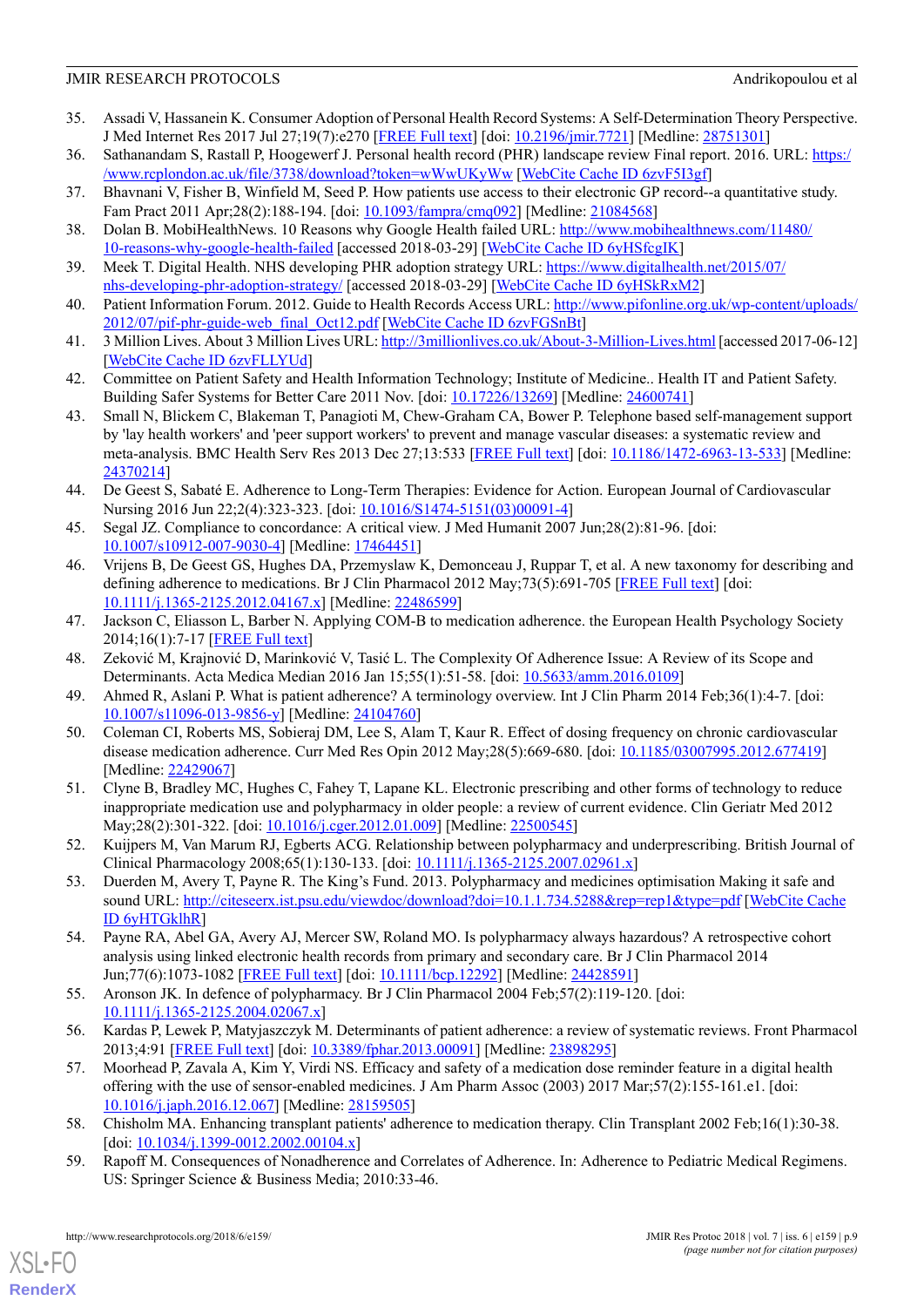- <span id="page-9-0"></span>60. McDonald HP, Garg AX, Haynes RB. Interventions to Enhance Patient Adherence to Medication Prescriptions. JAMA 2002 Dec 11;288(22):2868. [doi: [10.1001/jama.288.22.2868\]](http://dx.doi.org/10.1001/jama.288.22.2868)
- <span id="page-9-1"></span>61. Nunes V. Natl Collab Cent Prim Care. 2009. Medicines Adherence? Involving patients in decisions about prescribed medicines and supporting adherence Full Guideline URL:<https://www.nice.org.uk/guidance/cg76> [accessed 2018-03-29] [[WebCite Cache ID 6yHTJDW3g](http://www.webcitation.org/6yHTJDW3g)]
- <span id="page-9-3"></span><span id="page-9-2"></span>62. Scott P. Exploiting the information revolution: call for independent evaluation of the latest English national experiment. jhi 2015 Feb 19;22(1):244-249. [doi: [10.14236/jhi.v22i1.139](http://dx.doi.org/10.14236/jhi.v22i1.139)] [Medline: [25924557\]](http://www.ncbi.nlm.nih.gov/entrez/query.fcgi?cmd=Retrieve&db=PubMed&list_uids=25924557&dopt=Abstract)
- <span id="page-9-4"></span>63. Moher D, Shamseer L, Clarke M, Ghersi D, Liberati A, Petticrew M, et al. Preferred reporting items for systematic review and meta-analysis protocols (PRISMA-P) 2015 statement. Syst Rev 2015 Jan 01;4:1 [[FREE Full text](https://systematicreviewsjournal.biomedcentral.com/articles/10.1186/2046-4053-4-1)] [doi: [10.1186/2046-4053-4-1](http://dx.doi.org/10.1186/2046-4053-4-1)] [Medline: [25554246](http://www.ncbi.nlm.nih.gov/entrez/query.fcgi?cmd=Retrieve&db=PubMed&list_uids=25554246&dopt=Abstract)]
- <span id="page-9-5"></span>64. Popay J, Roberts H, Sowden A, Petticrew M, Arai L, Rodgers M, et al. Guidance on the Conduct of Narrative Synthesis in Systematic Reviews. A Product from the ESRC Methods Programme 2006:211-219 [[FREE Full text](http://citeseerx.ist.psu.edu/viewdoc/download?doi=10.1.1.178.3100&rep=rep1&type=pdf)]
- <span id="page-9-6"></span>65. MeSH Browser. MeSH Browser URL: <https://meshb.nlm.nih.gov/search> [accessed 2017-06-14] [[WebCite Cache ID](http://www.webcitation.org/6yHTMuUtX) [6yHTMuUtX\]](http://www.webcitation.org/6yHTMuUtX)
- <span id="page-9-7"></span>66. Vrijens B, Dima AL, Van Ganse E, van Boven JFM, Eakin MN, Foster JM, et al. What We Mean When We Talk About Adherence in Respiratory Medicine. J Allergy Clin Immunol Pract 2016 Sep;4(5):802-812 [\[FREE Full text\]](http://linkinghub.elsevier.com/retrieve/pii/S2213-2198(16)30158-1) [doi: [10.1016/j.jaip.2016.05.019](http://dx.doi.org/10.1016/j.jaip.2016.05.019)] [Medline: [27587314](http://www.ncbi.nlm.nih.gov/entrez/query.fcgi?cmd=Retrieve&db=PubMed&list_uids=27587314&dopt=Abstract)]
- <span id="page-9-8"></span>67. Nice, Social Care Institute for Excellence. A NICE-SCIE Guideline on Supporting People With Dementia and Their Carers in Health and Social Care. The British Psychological Society and Gaskell 2006. 66?. 2006. Data extraction forms for qualitative studies URL: <https://www.nice.org.uk/guidance/cg42/evidence/guidance-appendix-12-195023346> [accessed 2018-06-04] [\[WebCite Cache ID 6zvGndHPR](http://www.webcitation.org/6zvGndHPR)]
- <span id="page-9-9"></span>68. Noyes J, Hannes K, Booth A. Cochrane Handbook for Systematic Reviews of Interventions Version 5.3.0 (updated October 2015). 2015. Qualitative research and Cochrane reviews URL: [http://methods.cochrane.org/qi/](http://methods.cochrane.org/qi/supplemental-handbook-guidance) [supplemental-handbook-guidance](http://methods.cochrane.org/qi/supplemental-handbook-guidance) [accessed 2018-03-29] [\[WebCite Cache ID 6yHTXJAST](http://www.webcitation.org/6yHTXJAST)]
- <span id="page-9-11"></span><span id="page-9-10"></span>69. Joanna Briggs Institute. 2017. Critical Appraisal Tools - JBI URL: [http://joannabriggs.org/research/critical-appraisal-tools.](http://joannabriggs.org/research/critical-appraisal-tools.html) [html](http://joannabriggs.org/research/critical-appraisal-tools.html) [accessed 2018-06-04] [[WebCite Cache ID 6zvGxg0nv](http://www.webcitation.org/6zvGxg0nv)]
- 70. Schünemann HJ, Andrew DO, Gunn EV, Julian PH, Jonathan JD, Paul GG. Interpreting results and drawing conclusions. In: Cochrane Handbook for Systematic Reviews of Interventions. US: The Cochrane Collaboration; 2011.
- <span id="page-9-13"></span><span id="page-9-12"></span>71. Guyatt GH, Oxman AD, Vist GE, Kunz R, Falck-Ytter Y, Alonso-Coello P, GRADE Working Group. GRADE: an emerging consensus on rating quality of evidence and strength of recommendations. BMJ 2008 Apr 26;336(7650):924-926 [\[FREE](http://europepmc.org/abstract/MED/18436948) [Full text](http://europepmc.org/abstract/MED/18436948)] [doi: [10.1136/bmj.39489.470347.AD\]](http://dx.doi.org/10.1136/bmj.39489.470347.AD) [Medline: [18436948](http://www.ncbi.nlm.nih.gov/entrez/query.fcgi?cmd=Retrieve&db=PubMed&list_uids=18436948&dopt=Abstract)]
- <span id="page-9-14"></span>72. Schlosser R. Appraising the quality of systematic reviews. Southwest Educational Development Laboratory 2007;17:1-7 [[FREE Full text](http://ktdrr.org/ktlibrary/articles_pubs/ncddrwork/focus/focus17/Focus17.pdf)]
- 73. Balshem H, Helfand M, Schünemann HJ, Oxman AD, Kunz R, Brozek J, et al. GRADE guidelines: 3. Rating the quality of evidence. J Clin Epidemiol 2011 Apr;64(4):401-406. [doi: [10.1016/j.jclinepi.2010.07.015\]](http://dx.doi.org/10.1016/j.jclinepi.2010.07.015) [Medline: [21208779](http://www.ncbi.nlm.nih.gov/entrez/query.fcgi?cmd=Retrieve&db=PubMed&list_uids=21208779&dopt=Abstract)]
- 74. Ryan R. Cochrane Consumers and Communication Review Group. 2013. Cochrane Consumers and Communication Review Group: data synthesis and analysis URL: [http://cccrg.cochrane.org/sites/cccrg.cochrane.org/files/public/uploads/](http://cccrg.cochrane.org/sites/cccrg.cochrane.org/files/public/uploads/meta-analysis_revised_december_1st_1_2016.pdf) [meta-analysis\\_revised\\_december\\_1st\\_1\\_2016.pdf](http://cccrg.cochrane.org/sites/cccrg.cochrane.org/files/public/uploads/meta-analysis_revised_december_1st_1_2016.pdf) [\[WebCite Cache ID 6yHU0mysp](http://www.webcitation.org/6yHU0mysp)]

# **Abbreviations**

**EHR:** electronic health record **EMR:** electronic medical record **EPR:** electronic patient record **GRADE:** Grading of Recommendations Assessment, Development, and Evaluation **ICT:** information and communication technologies **P2020:** Personalised Health and Care 2020 **PHR:** personal health record **PICOS:** participants, interventions, comparators, outcomes, and study design **PRISMA:** Preferred Reporting Items for Systematic Reviews and Meta-Analyses **WHO:** World Health Organization